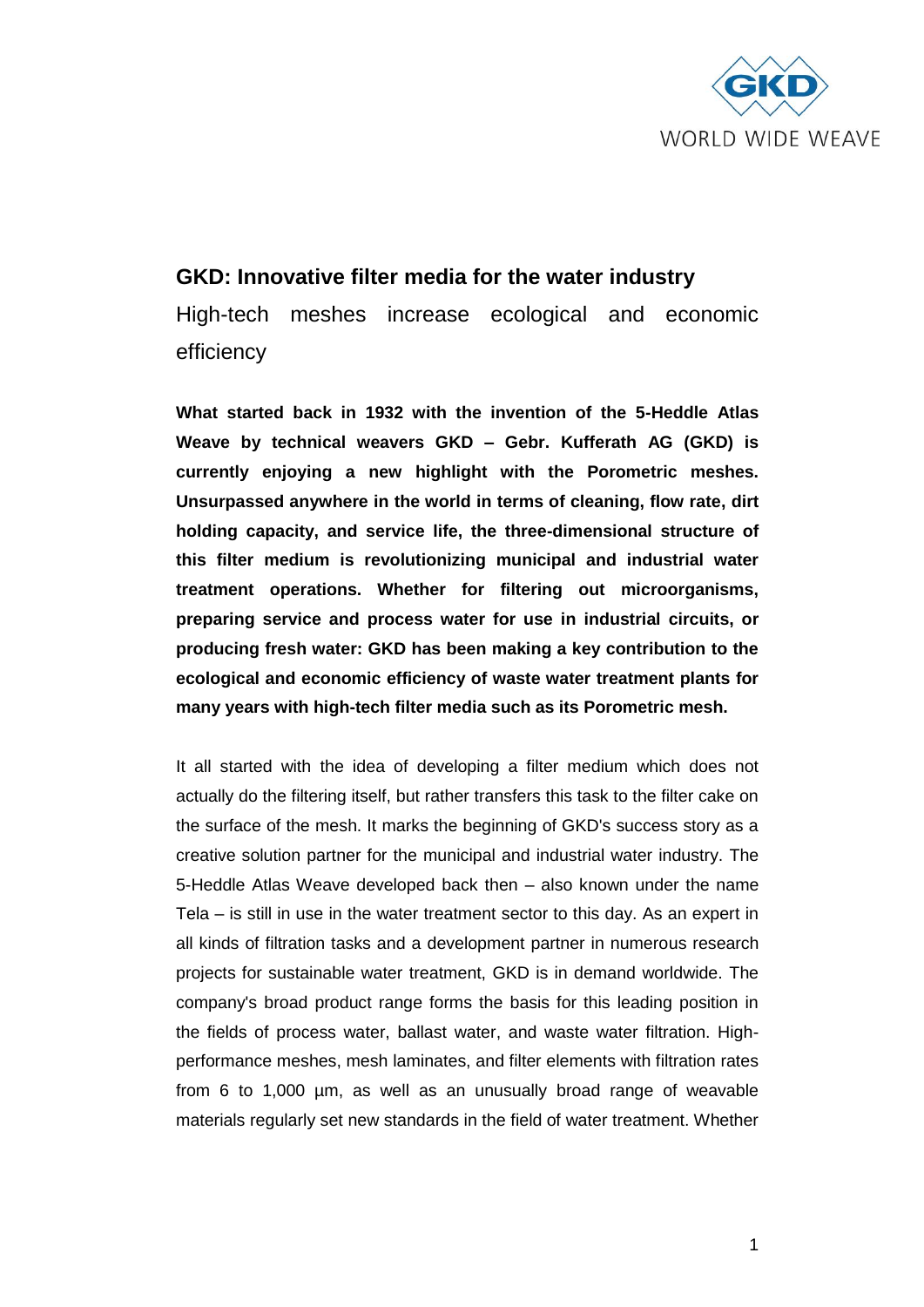

designs produced from high-grade stainless steel with 24 µm pore size for micro sieving or ballast water filtration, weaves produced from saltwaterproof materials such as Monel (2.4360) or Super Duplex (1.4410) with 35 µm pores, or maritime material combinations with pore sizes of 20 µm: the meshes are designed to handle specific processes and offer tailor-made resistance to corrosion, chloride ions, and heat. GKD employs experimental and computational simulation methods to select the optimum design from its diverse portfolio of products, materials, filtration rates, and flow rates for the specific customer and application. During continuous further development of the meshes, the filtration experts focus in particular on pore geometry as a way of adjusting the flow rate, mechanical stability, and performance of the woven structures to new requirements. Thanks to the close networking of the Engineering, Development, and Production departments under one roof, GKD regularly creates new and innovative weaves – special fabrics with exceptional characteristics for groundbreaking key applications in the water treatment sector. Beside municipal waste water treatment operations, sectors that already rely on these filter media also include the automotive, chemicals, household appliance, food, leather, and paper industries, as well as fish farms, golf courses, power plants, quarries, mining companies, and shipping enterprises.

## **Design-based edge for greater flow rate and selectivity**

In these challenging environments, two mesh ranges have been shown to deliver particularly high performance thanks to their special designs: Optimized Dutch Weaves and Porometric Weaves. Optimized Dutch Weaves (ODW) achieve pore sizes in line with the German Institute of Mechanical Process Engineering (IMVT) with selectivity from 6 to 100 µm. Maintaining the same aperture, their mesh design with slot-shaped pores on the mesh surface and larger pores within the mesh significantly increases the flow rate. A low clogging tendency, coupled with high permeability, mechanical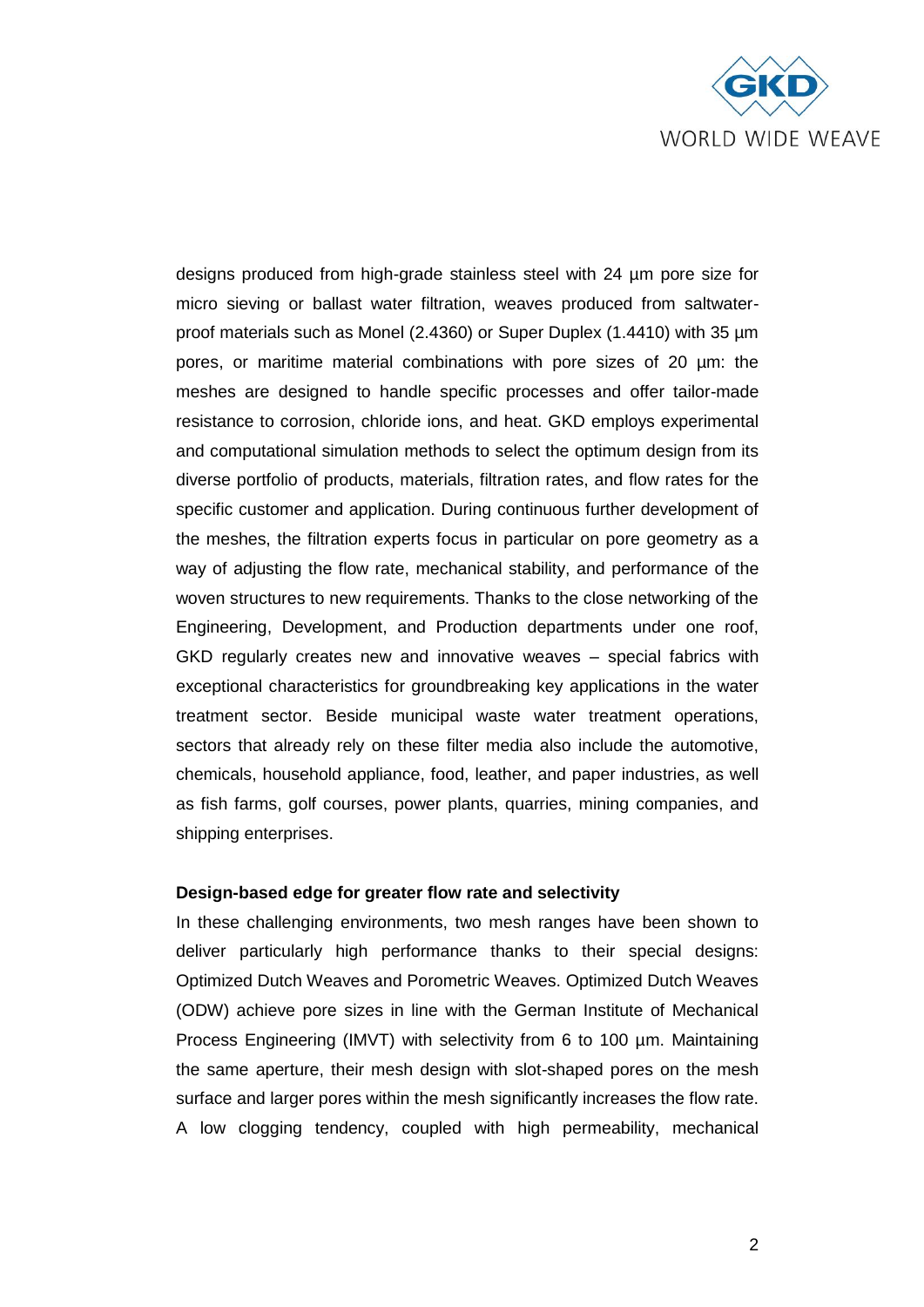

strength, a high dirt holding capacity, and good cleaning characteristics make the single-layer mesh the key success factor in numerous exacting processes. This range of properties is, for example, in great demand in the field of ballast water filtration, where Optimized Dutch Weaves with filtration rates of 50 µm or finer make a key contribution to achieving the requisite process efficiency.The mesh type has also been in use and proven over many years as preliminary filtration in municipal waste water treatment. New versions with filtration rates in the micro-filtration range combine the same high flow rate with extreme separation rates for large-scale water treatment. With its woven pore size of 5 µm, this mesh type for example minimizes entry of microplastics into urban waters by filtering the outlet water from sewage plants. Compared with the Optimized Dutch Weaves typically used here, which employ a pore size of 20 um (ODW 20) and are already considered high-performance, ODW 6 reduces the solid content in the outlet water by 50 percent. As such, the solid content of two milligrams per liter of dirt load when using disc filters fitted with ODW 20 is reduced to just one milligram per liter of dirt load when using ODW 6 at the same flow rate. Despite their excellent separation rates, the pores in the ODW 6 boast excellent mechanical stability. This is thanks to the significantly higher number of stainless steel wires on the surface.

## **3D structure for extreme efficiency**

With the Porometric range of meshes – a further development of Optimized Dutch Weaves – GKD has added yet another chapter in the history of pioneering innovations for water treatment. Boasting pore sizes from 13 to 1,000 µm, these high-tech weaves are also suitable for a large number of treatment processes in the water industry. Its three-dimensional slit structure with over 80 percent porosity increases the flow rate by up to 40 percent over Optimized Dutch Weaves. At the same time, the woven 3D structure also delivers a further improved dirt holding capacity, meaning that the number of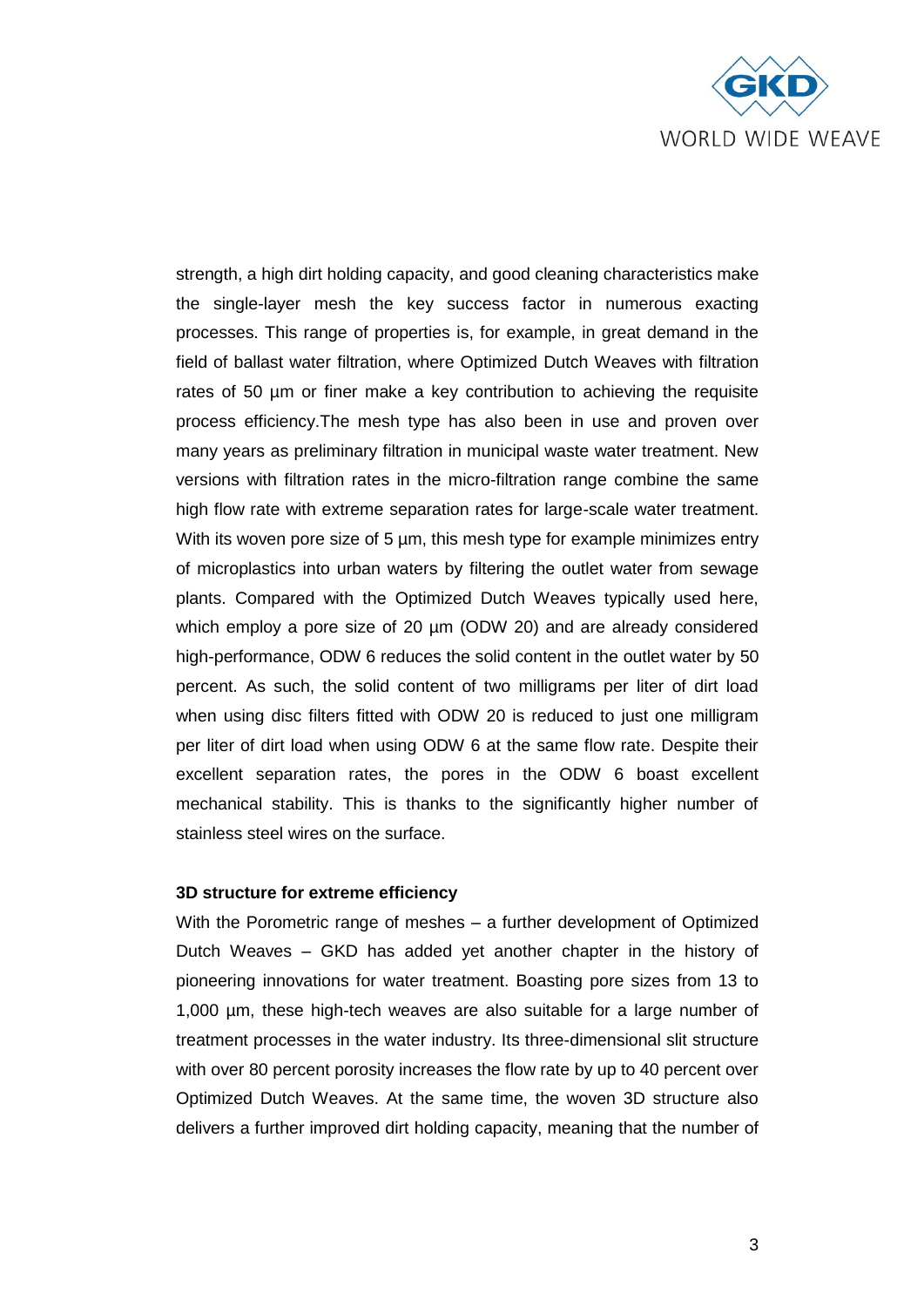

cleaning cycles can actually be reduced despite the increased filtration performance. The excellent cleaning characteristics of Optimized Dutch Weaves and Porometric mesh were also scientifically certified in independent comparative studies performed by the Karlsruhe Institute of Technology (KIT). Demonstrating complete filter cake discharge at the lowest backwashing rate and residue-free regeneration, Porometric filter media delivered by far the best results of all metal and synthetic meshes tested at the KIT. The benefits associated with the 3D structure employed by Porometric mesh deliver excellent process efficiency, particularly in ballast water filtration applications. The higher flow rate achieved in the same size filter is ideal for all applications where space is at a premium. The refined particle retention also reduces costs in the downstream UV treatment process. All saltwater-proof Porometric designs – whether material combinations or produced from metals such as Monel and Super Duplex – have PREN values in excess of 40. They surpass all other filter media available in the market for ballast water treatment in terms of cleaning characteristics, flow rate, and particle retention. This range of properties has helped establish Porometric meshes as the leading filter media for reliably complying with the D2 Standard that is stipulated globally by the International Maritime Organization (IMO), as well as gaining the significantly stricter U.S. Coast Guard (USCG) certification.

*7.523 characters incl. spaces*

## **GKD – WORLD WIDE WEAVE**

As a privately owned technical weaver, GKD - Gebr. Kufferath AG is the world market leader in metal, synthetic and spiral mesh solutions. Four independent business divisions bundle their expertise under one roof: Industrial Mesh (woven metal mesh and filter solutions), Process Belts (belts made of mesh and spirals), Architectural meshes (façades, safety and